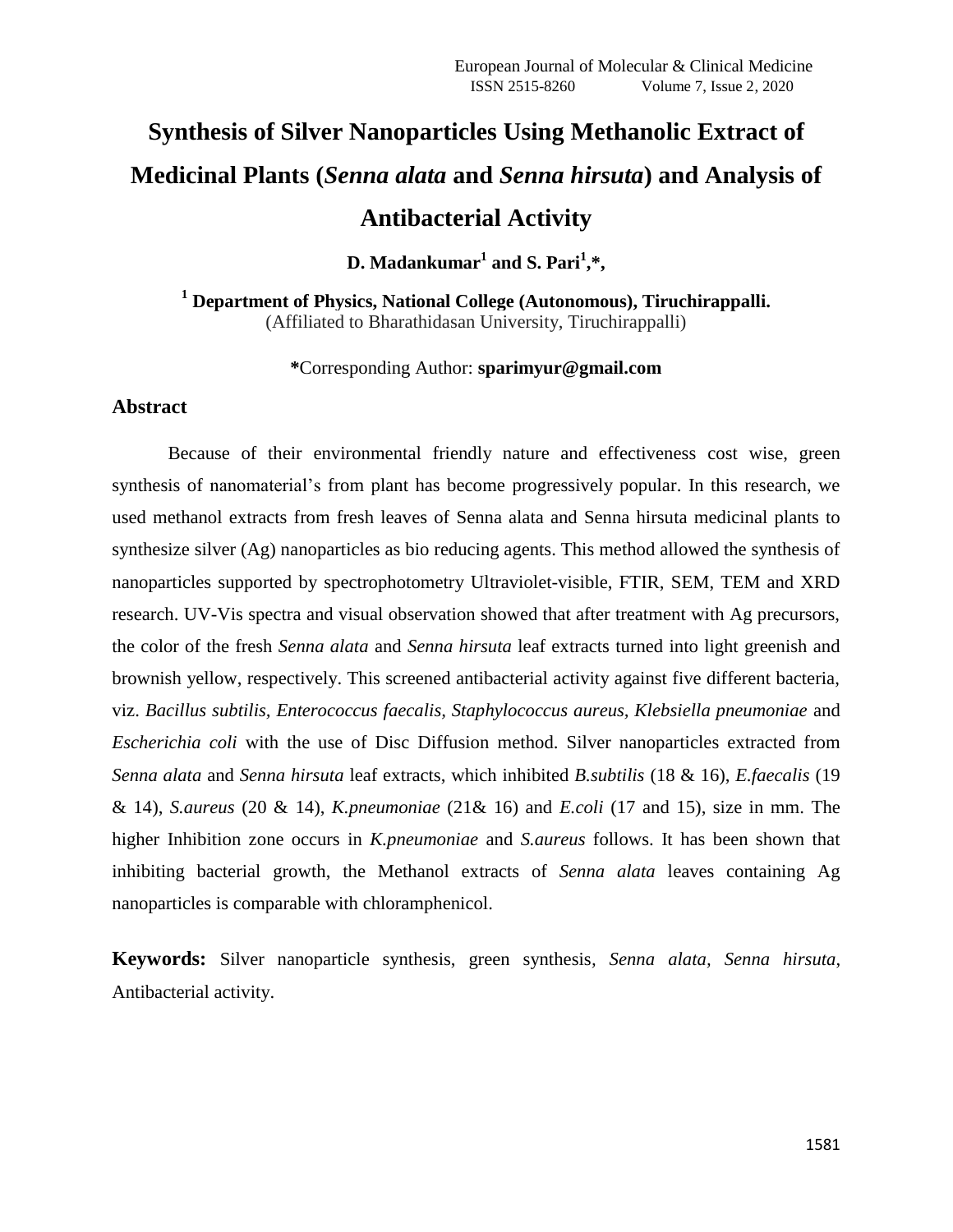# **Introduction**

Nanotechnology has diversified applications like adsorption, optical sensor, and catalysis, treatment of water, drug delivery and nano medicine. Hence nanotechnology has begun as an enthralling area of study (Sadeghi and Gholamhoseinpoor, 2015). Nanoparticles exist as organic as well as inorganic materials, the synthesize of which could be by a variety of methods and size of particle varying from 1 to100 nm with area-to-volume ratio being large because of which it is extremely important (Iravani *et al.,* 2014). Application of Metallic nanoparticles (NPs) have been successful in various grounds because of their remarkable physicochemical things, inclusive of physical health, artificial biology, and cellular transportation (Burda *et al.,* 2005). AgNPs have received particular attention among various nanoparticles because of their unique morphology, stability, and regulated geometry (Grace and Pandian, 2007). AgNPs are largely used primarily in various electronic and sensing devices, coating materials, data processing, and molecular switches (Lee, 2010; Van der Molen *et al.,* 2008; Mackowski, 2010). Besides this, they were also utilized in the analysis and curing of different diseases (Khan *et al.,* 2014).

In particular, AgNPs have excellent antimicrobial activity against multiple microorganisms that are responsible for multiple dangerous illnesses. This has made successful usage in various equipment's in medical line like catheter coating materials for cerebrospinal fluid drainage (Galiano *et al.,* 2008), contact lenses (Weisbarth *et al.,* 2007), and others. Usage is also in bone cement (Alt *et al.,* 2004), surgical masks, impregnated silk fabrics, nanogels, nanolotions (Li *et al.,* 2006), wound dressings, and so on (Atiyeh *et al.,* 2007). Indeed, most of the products developed on Ag-based have entered into the market and agreed by worldwide supervisory bodies. Extracts and parts of plants like leaves, stem bark, roots are in use at present to blend nanoparticles because of their green nature and can also serve as synthesis stabilizers as well as reducers (Dada *et al.,* 2018; Song and Kim, 2009).

Resistivity of anti-microbes is a universal threat found in the development of drugs because of micro-organisms ability to adjust to the drugs intended to destroy such ones, reducing their efficiency. Hence, discovery of possible antimicrobial agents which has the capability of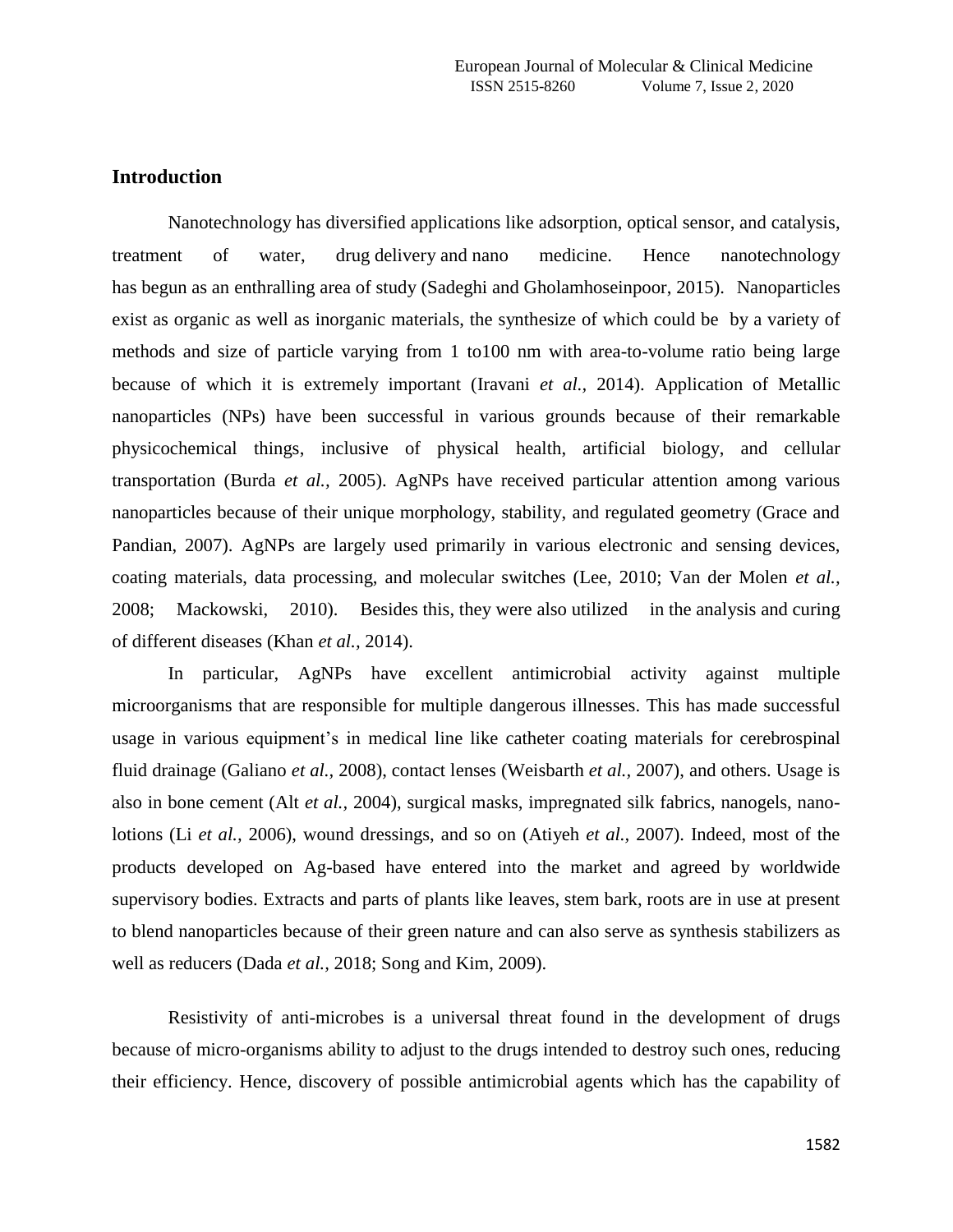reducing the danger of bacterial resistance has to be carried out (WHO, 2015). Plant extracts, green synthesis has shown efficient in preparing silver nanoparticles that could be useful in addressing the challenges surrounding antimicrobial resistance (Haase *et al.,* 2015). Silver ions are released into bacterial cells by the nano particles, improving their activity (Ahamed *et al.,* 2010; Swain, 2014; Rai *et al.,* 2009). Silver's antimicrobial activity was recorded in early history. The World Health Organization reports that in most of the countries majority of the population use traditional medicine to treat various diseases (WHO, 1991). The woody annual herbs or undershrub herbs *Senna alata* L and *Senna hirsuta* are native to Africa as medicinal species with active functions and therapeutic agents (Ayo, 2010). *Senna alata* is a shrub typically between 1 and 5 meters in height, and has branches distributed horizontally. The par pinnate leaves measure from 30 to 60 cm length and found with 8 to 20 leaflet sets, which are oblong or oval, with rounded ends. The flowers in auxiliary racemes are small, with a length of 20 to 50 cm and with 3 to 4. The inflorescence appears like a yellow candle, and is used mostly in medicinal purposes (Farnsworth and Bunyapraphatsara, 1992). *Senna hirsuta* plant (Holm *et al.,* 1979; Irwin and Barneby, 1982) is commonly called hairy *senna* and stinking *senna*. The plant is softly tomentose. Branches grown, leaves with a gland at the base of the petiole 15-20 cm long; stipulations leaner with 4-6 pairs of leaves, ovate elliptic, acuminate, rounded or cuneate at the base, 10 X 4cm long. Terminal corimas in penicles; lanceolate bract, acuminate. The antheriferous stamens 6-7, 2 larger. Most of them were seeding 14x0.5 cm (Vellingiri *et al.,* 2011).

### **Materials and Methods**

#### **Collection and Extract preparation:**

The yercaurd Hills fresh samples of *Senna alata* and *Senna hirsuta*, Tamil Nadu, were obtained at random. The sample was made into powder after washing in running tap water and air drying and then mixed well and ground well and placed in airtight refrigerated bottles. Extract of the raw sample was prepared using Soxhlet extraction method. Approximately 20 gm of powdered sample material was evenly filled into a thimble and extraction made with 250ml of methanol solvent separately. The process of extraction continues for a whole day, or until the siphon tube extractor solvent is colourless. Afterwards, extract taken in a beaker placed over the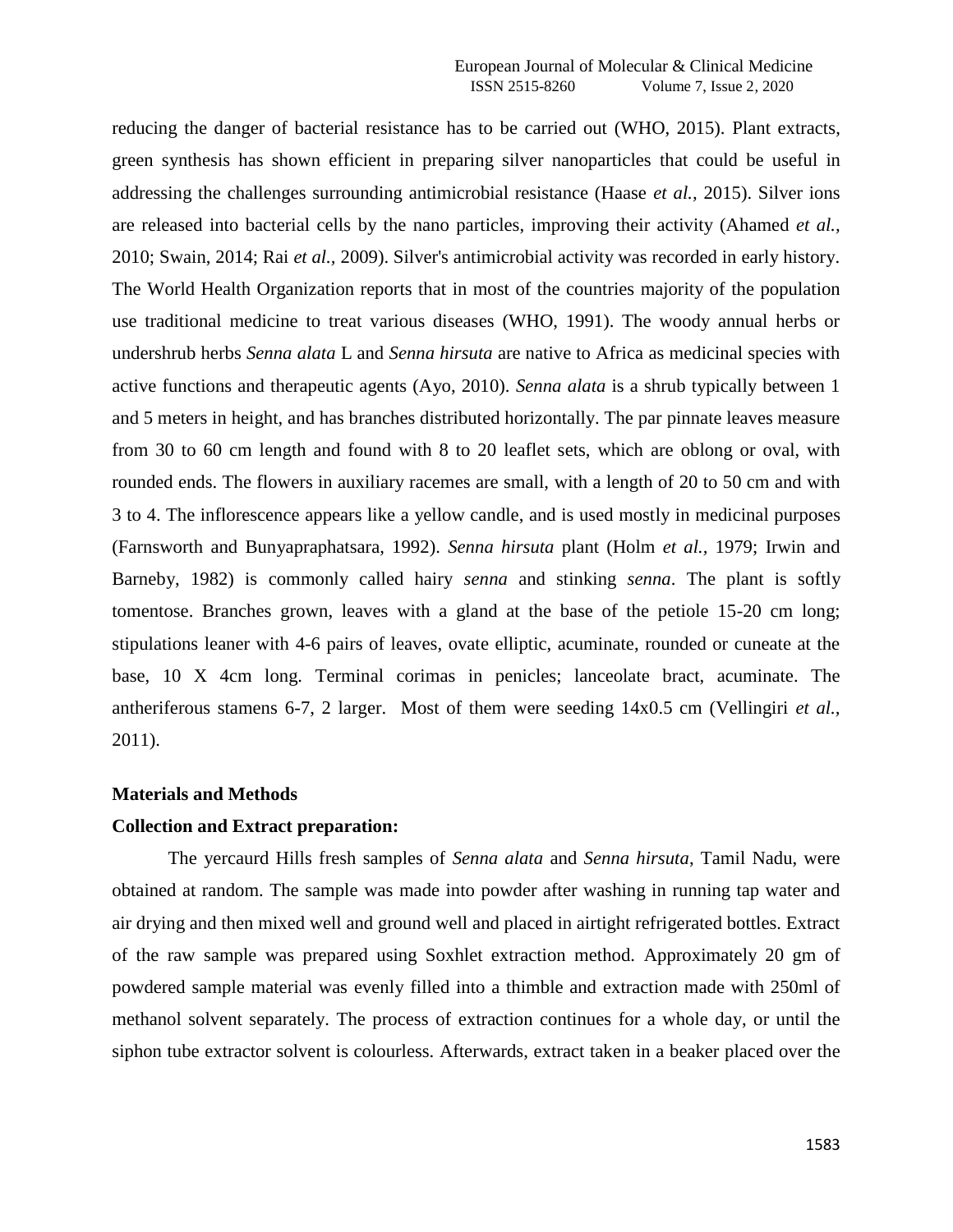hot plate, heating at  $30-40^{\circ}$ C until entire solvent evaporated and followed by placing in a refrigerator at  $4^{\circ}$ C for potential usage.

## **Synthesis of Silver Nano-Particles**

In a 100ml flask, silver nitrate solution was prepared. 1 ml of *Senna alata* and methanolic extract of *Senna hirsuta* were combined with 9 ml of silver nitrate 1 mM. In the entire experiment, methanolic leaf extracts from the *Senna alata* and *Senna hirsuta* leaf and control as silver nitrate solution (Smetana *et al.,* 2005). Centrifuging continued for 25 min at 18000 rpm for 200 ml of final solution. Storing at  $40^{\circ}$ C was made for the collected pellets. Heating done for the supernatant at  $50^{\circ}$ c to  $95^{\circ}$ c. At the time of heating process, a change in the colour was observed.

#### **Analytical characterization**

Formation of SNs in *Senna alata* and *Senna hirsuta*, was confirmed by absorption studies of developed SNs, performed on a Perklin-Elmer LS-55 UV-visible spectrophotometer, Lamda 35, Germany) the spectra were taken in different time intervals up to 24 hrs between 340 nm and 480 nm. FTIR was used to analyze the chemical composition of the synthesized silver nanoparticles. Best analytical tool FTIR allows the identification of functional groups in the aqueous bark extract and generated SNs. By dried powders in the range  $4000 - 400$  cm<sup>-1</sup> using KBr, The solutions were dried at  $75^{\circ}$ C and pellet method was characterized by dried powders.

Powdered sample used for diffraction with X-rays. Using Scherer formula, the coherently diffracting Silver nano particle domain size of Crystallography was determined from the width of the XRD peaks. Phillips PW 1830 instrument had XRD measurements of Ag-NPs cast into glass slides. Even spread of the powdered Ag-NPs and platinum coated sputter in an ion coater for 120 seconds was made evenly then observed by SEM (JEOL-JSM 6360 MODEL, JAPAN). Scanning Electron Microscope (JSM-6480 LV) and Transmission electron microscopic analysis (TEM) investigated the synthesized extract. The SEM slides were prepared after 24 hrs of  $AgNO<sub>3</sub>$ addition by making a smudge of the solutions on slides. To make them conductive, coating of thin layer of platinum was made on the samples. At a speeding voltage of 20 KV in the SEM, the samples were characterised. TEM tests were carried out on the Phillips model CM 20 instrument, powered at a 200kV accelerating voltage.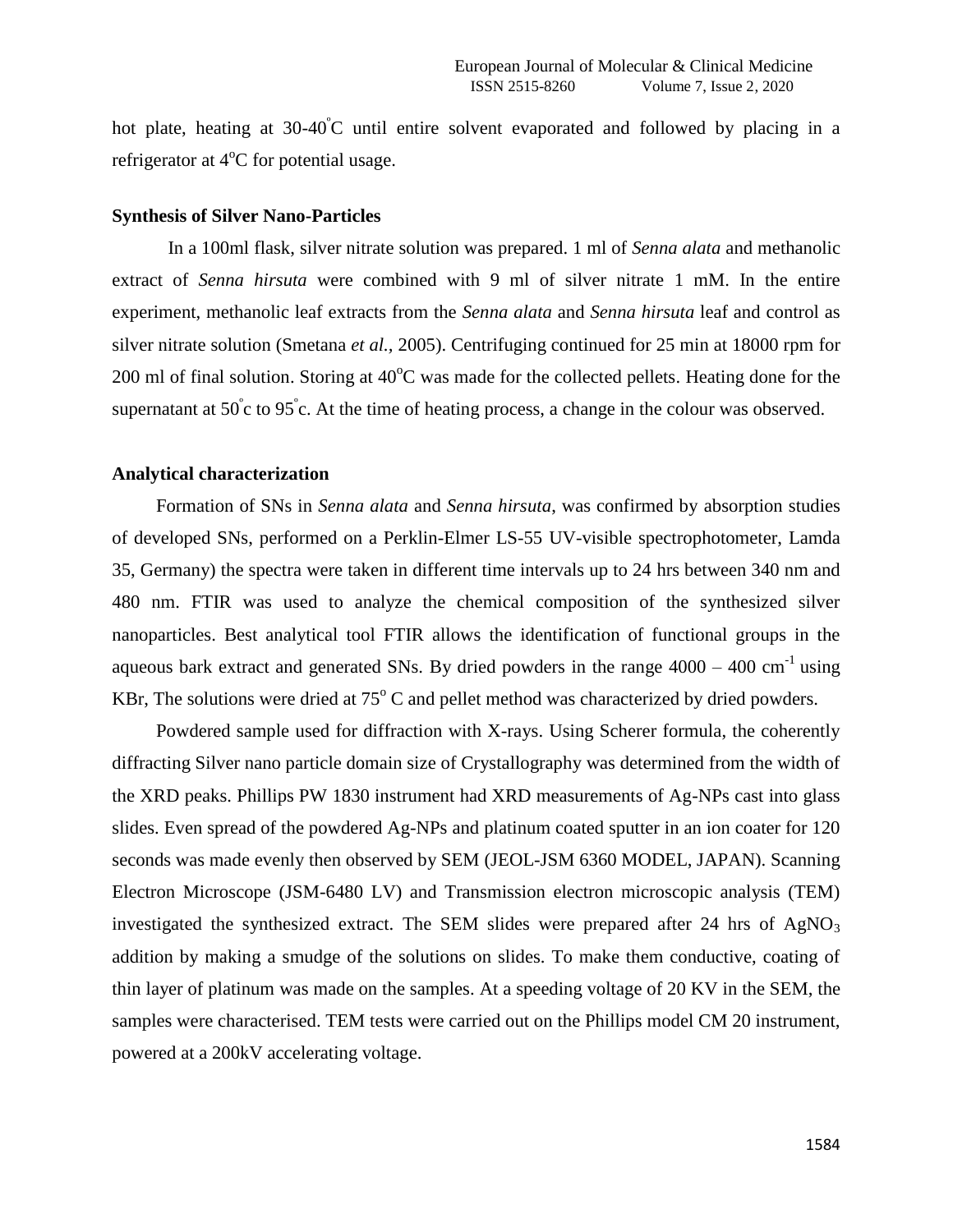### **Antibacterial studies**

Testing of antimicrobial activity was done by the process of disc diffusion (Bauer *et al.,* 1966). *In-vitro* antimicrobial activity was screened with the use of Hi-media (Mumbai) obtained from Muller Hinton Agar (MHA). MHA plates were prepared by pouring 15 ml of molten media onto sterile petri dishes. The plates were allowed to solidify for 5 minutes, and 0.1 percent inoculum suspension was uniformly swabbed and 5 minutes allowed the inoculum to dry out. Extract concentration is 40 mg / disk placed on 6 mm sterile disk. The loaded disk was placed on the medium surface and for 5 minutes the extract was allowed to diffuse, and for incubation, with the plates held at 37ºC for 24 hours. Inhibition zones formed around the disc were measured in millimeter with transparent ruler at the end of incubation.

# **Result and Discussion**

## **Synthesis of Silver Nanoparticles**

This study identifies the bioactive chemical constituents that are present in the Senna alat a and Senna hirsuta extract and are responsible for biosynthesis AgNPs. Reduction of Ag nano partciles could be detected during the exposure to the extract, by the color shift. Colour shift from pale yellow to brown was observed in 5 minutes, and dark brown in 30 minutes. This might be due to the addition of aqueous  $AgNO<sub>3</sub>$  to the SC bark extract. Ag+ ions were attracted by the-O-group of biomolecules to form a silver complex after free electrons formed during the reduction process reduced it to zero valence of silver (Ago). Carboxyl (-COO-), hydroxyl (OH-) groups present in the extract of methanol generate and stabilize the SNs. This effect is the product of AgNPs vibrations in surface plasmon. This is because of the presence of free electrons at AgNPs. This SNs plasmon surface vibrations produced a peak of 420 nm, suggesting the reduction of  $AgNO<sub>3</sub>$  into SNs. It is a best known fact that the metal nanoparticles ' optical properties depend shape and size strongly (Man *et al.,* 2007).

# **Figure 1: Synthesis of Silver Nanoparticles of** *Senna alata* **and** *Senna hirsuta*



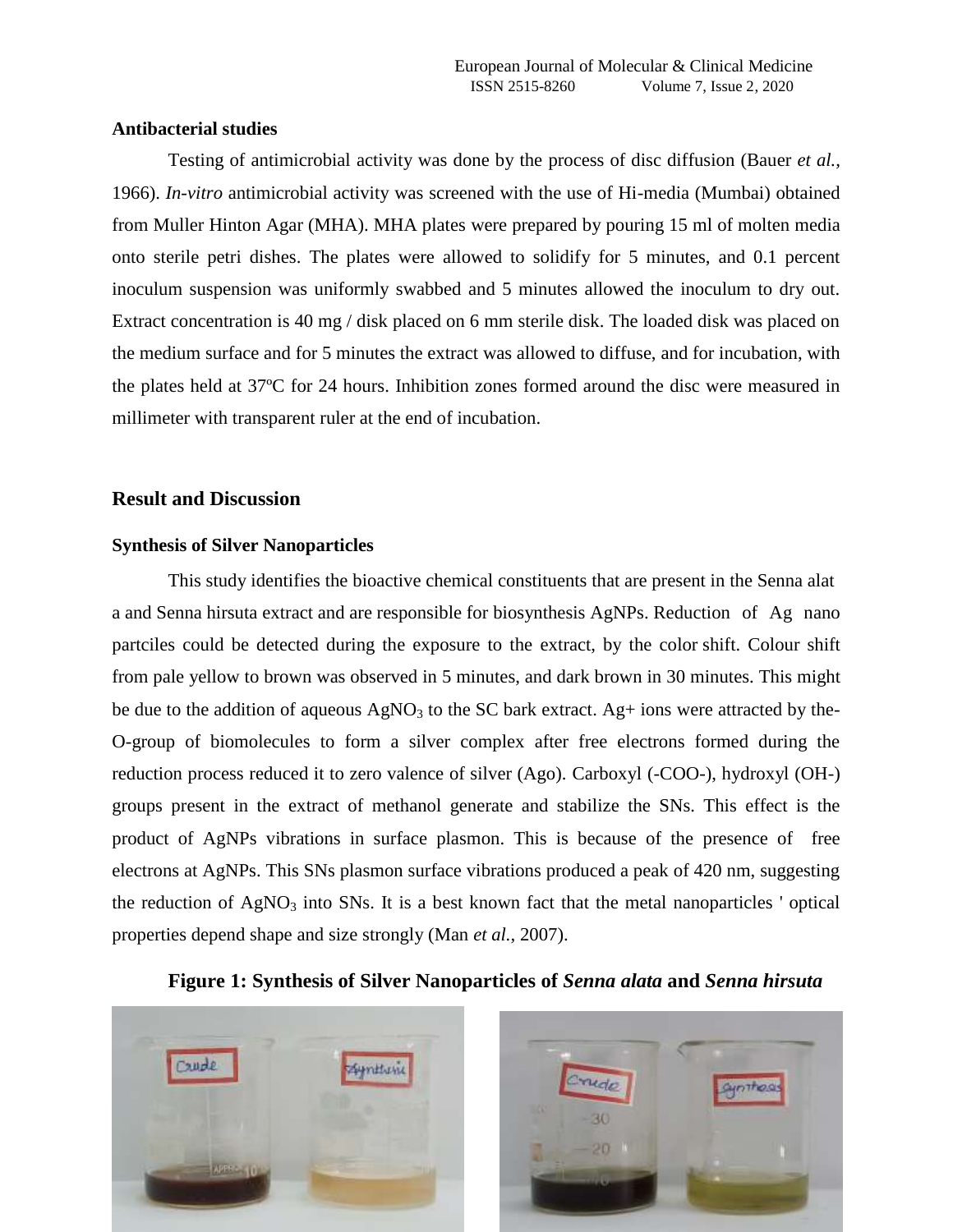Jain *et al.,* (2009) also observed transformation into reddish brown, when the leaf extracts were mixed with the aqueous solution of the silver ion complex, it was transformed into reddish brown due to excitation of surface plasmon vibrations, indicating that Ag nanoparticles were formed. It was well known that Silver nanoparticles in aqueous solution exhibits greenish brown color by the avoidance of plasma in silver nanoparticles on vibrations.

#### **UV Analysis**

UV Vis spectrophotometer detected the synthesized Silver nanoparticle using the extracts from *Senna alata* and *Senna hirsuta* plants (Fig.2). The *Senna alata* and *Senna hirsuta* UV-Vis colloidal solution spectrum of Silver nanoparticles has a maximum absorbance value at 436 nm and 402 nm, which is proven to be the synthesis of silver nanoparticles in the colloidal solution. The location and form of the plasmon absorption depends on the surrounding medium's particle size, shape and dielectric constant. The particle displayed gradual decline from 340-480 nm.





### **FTIR Analysis**

With the use of FTIR analysis, the characterization of the extract and the resulting nanoparticle was done (Fig. 3). FTIR absorption spectra of soluble extract by reduction of Ag ions observed in the absorbance bands in the region of  $500-3500 \text{ cm}^{-1}$ .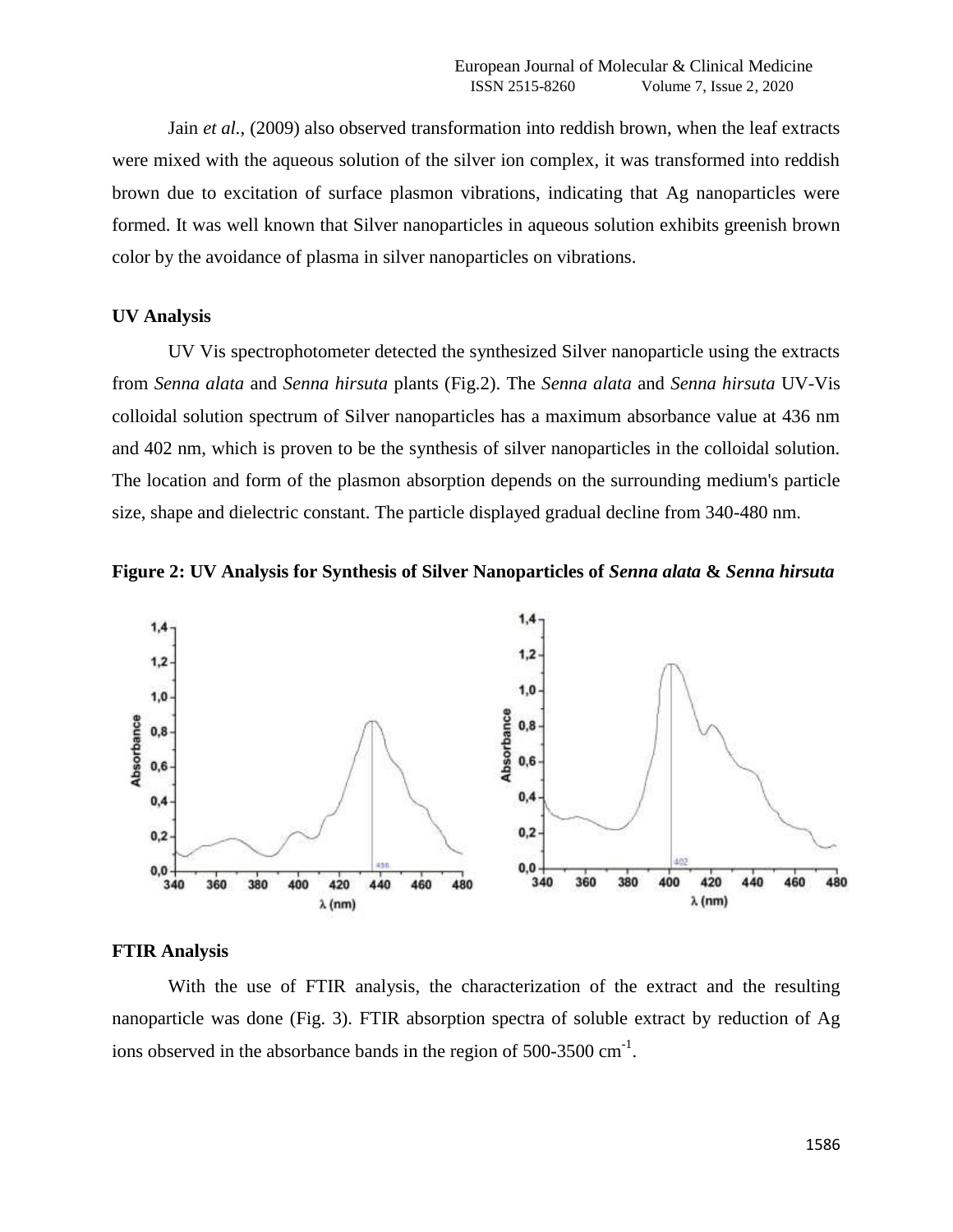

**Figure 3: FTIR Analysis for Synthesis of Silver Nanoparticles of** *Senna alata* **&** *Senna hirsuta*

In *senna alata* the absorbance bands are  $3820.14$  cm<sup>-1</sup> and  $3723.77$  cm<sup>-1</sup> are Intermolecular hydrogen bonded OH (Strong), 3330.80 cm<sup>-1</sup> Secondary amines (Weak), 2974.68  $cm^{-1}$ <sup>-1</sup> Vinyl Terminal (Medium), 2362.14 cm<sup>-1</sup> Acids (Medium), 2165.86 cm<sup>-1</sup> Aromatic Methane (Medium), 1990.25 cm<sup>-1</sup>Aromatic Methane (Weak), 1723.18 cm<sup>-1</sup> Aromatic Methane (Weak), 1507.20 cm<sup>-1</sup> Quaternary compounds (Strong), 1304.36 cm<sup>-1</sup> Aromatic esters (Very strong), 1164.79 cm<sup>-1</sup> Aromatic esters (Very strong), 807.24 cm<sup>-1</sup> Meta Di substituted (Very strong). In *Senna hirsuta* the absorbance bands are 3304.73 cm<sup>-1</sup> Intermolecular hydrogen bonded OH (Strong),  $3184.06$  cm<sup>-1</sup> Quaternary compounds (Strong),  $2948.15$  cm<sup>-1</sup> Acids (Medium), 2825.21 cm-1Methoxy (Medium), 2314.11 cm-1 Acids (Medium), 1842.07 cm-1Acid peroxide (Very strong), 1624.21 cm<sup>-1</sup> Aromatic Methane (Weak), 1581.33 cm<sup>-1</sup> Secondary amines (Weak),  $1442.78 \text{ cm}^{-1}$  Allyl (Medium),  $1028.66 \text{ cm}^{-1}$  Cyclo alkanes (Strong),  $981.77 \text{ cm}^{-1}$ Cyclo alkanes (Strong), 640.02 cm<sup>-1</sup> Aromatic Methane (Strong).

# **SEM and TEM Analysis**

Scanning electron microscope is used to measure silver nanoparticles size. In this study the size of silver nanoparticles with different magnifications was between 1μm-0.5μm (Fig. 3). Nanoparticle of a fairly spherical shape shaped with a diameter of 1 μm was shown by the scanning electron microscopy (SEM). Observations were made by the SEM image recording from drop coated films of the Ag nanoparticles synthesized with *Senna alata* and *Senna hirsuta* leaf extract. For the determination of morphology, size and crystalline nature of the synthesized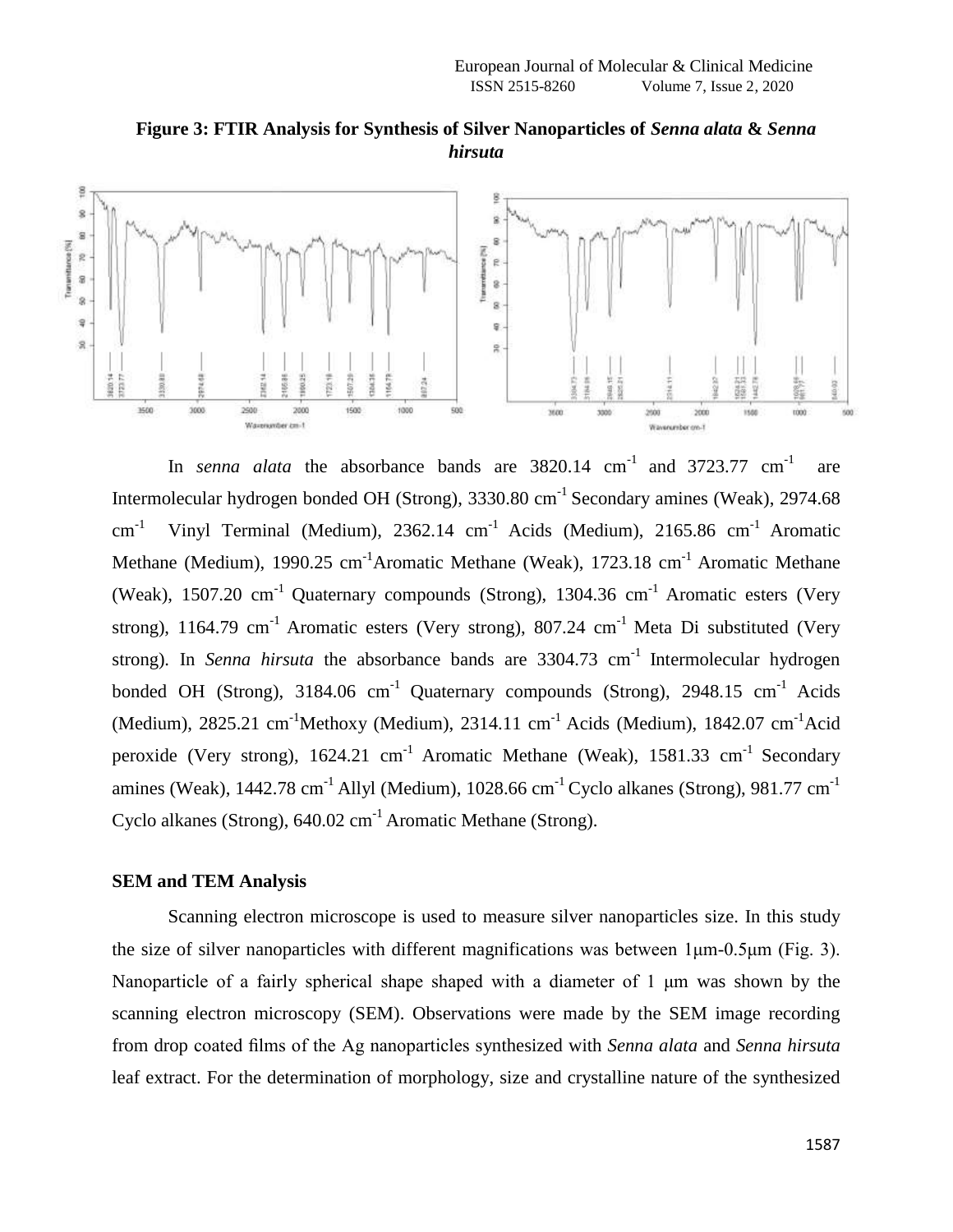Ag Nano-particles, TEM analysis was done. Nanoparticles of about 80 nm was shown by the TEM image and size distributions of Ag-NPs.

**Figure 4: SEM Analysis for Synthesis of Silver Nanoparticles of** *Senna alata* **&** *Senna hirsuta*



**Figure 5: TEM Analysis for Synthesis of Silver Nanoparticles of** *Senna alata* **&** *Senna hirsuta*



# **XRD Analysis**

By the use of XRD technique, the phase identification and characterization of the nanoparticles ' crystal structure can be done (Sun *et al*., 2000). X-rays penetrate deep into the nanomaterial and the resulting diffraction pattern is compared with structural information gathering standards (Strasser *et al*., 2010). Senna alata 2ɵ value and hkl value are 32.18 (002), 34.16 (100), 37.22 (101), 42.15 (102), 46.17 (110) and 52.34 (103). The 2ɵ value and hkl value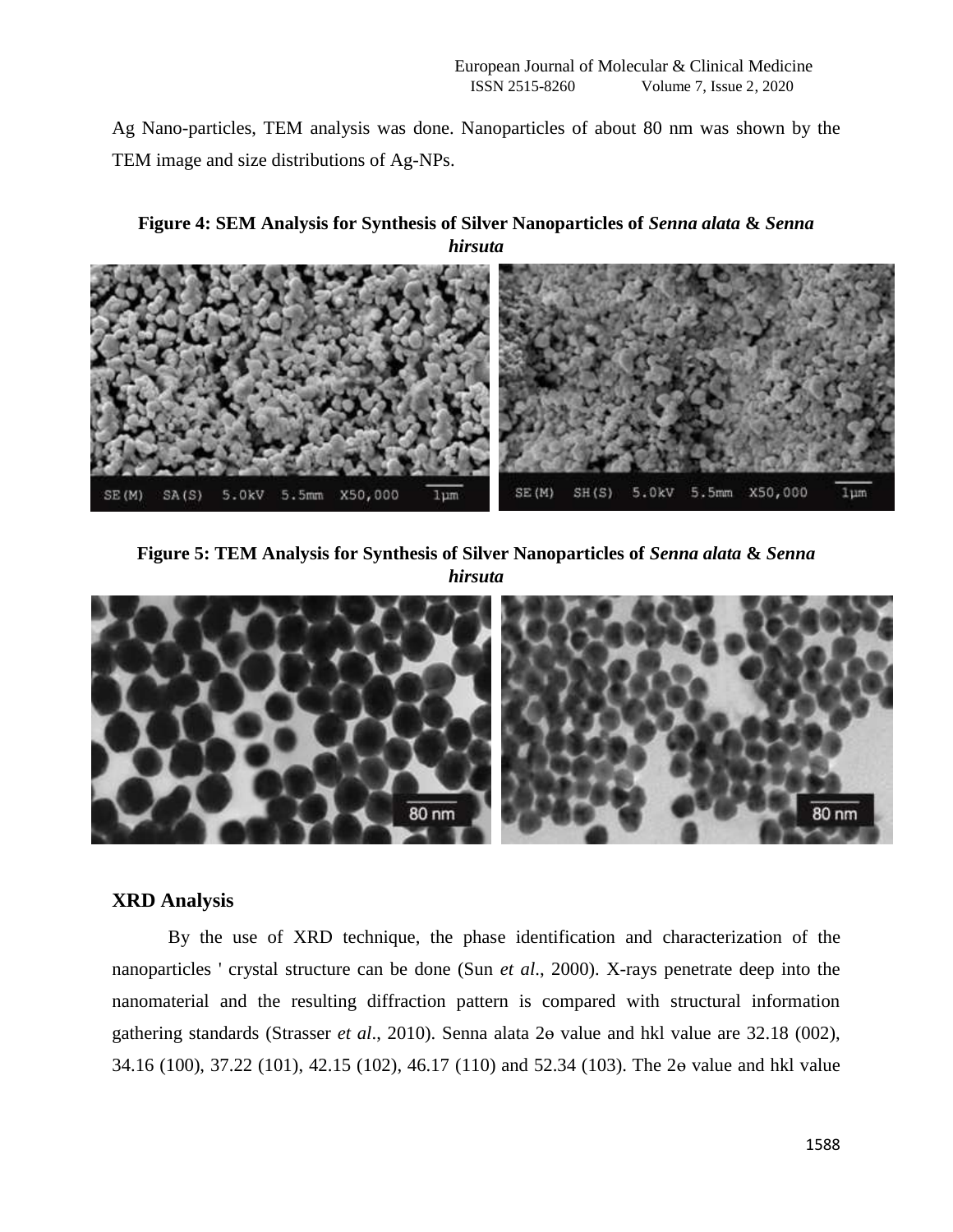for Senna hirsute are 28.41 (211), 30.13 (220), 38.55 (311), 40.10 (222), 43.95 (400), 64.22 (440) and 79.60 (533).



200

100

 $\overline{20}$ 

30

40

 $\overline{50}$ 

20 (degree)

 $60^{\circ}$ 

γö

**Figure 6: XRD Analysis for Synthesis of Silver Nanoparticles of** *Senna alata* **&** *Senna hirsuta*

# **Antibacterial Activity**

 $30$ 

40

šò

 $2\Theta$  (degree)

60

Ý0.

B0

200

100

In the fields of biological systems and medicine, Silver (Ag) displays potential applications among the noble metals (e.g., Ag, Pt, Au and Pd) (Mulvaney *et al*., 1996). Biosynthesis of Plant extracts with metal ions has produced metallic nanoparticipants; surrounded by proteins and metabolites of various functional groups of amines, alcohols, aldehydes and carboxylic acids (Dhermendra *et al*., 2008). The antibacterial activity was tested for *Senna alata* and *Senna hirsuta* synthesized sample against five different bacterial organisms (*Bacillus subtilis, Enterococcus faecalis, Staphylococcus aureus, Klebsiella pneumoniae* and *Escherichia coli*). The sample was loaded in two different concentrations 30 and 60. In two synthesized sample *senna alata* shows better activity when compared to *Senna hirsuta*. *B. subtilis* (18mm, 16mm), *E.faecalis* (19mm, 14mm), *S.aureus* (20mm, 14mm), *K.pneumoniae* (21mm, 16mm) and *E.coli* (17mm, 15mm). *Klebsiella pneumoniae* shows highest activity in both the samples.

Nanoparticle's shapes decide the antimicrobial activity of nanoparticles. This attribute can be further verified by using various formed nanoparticles to research the inhibition of bacterial growth (Mahitha *et al.,* 2013). According to (Pal *et al.,* 2007), the smaller nanoparticles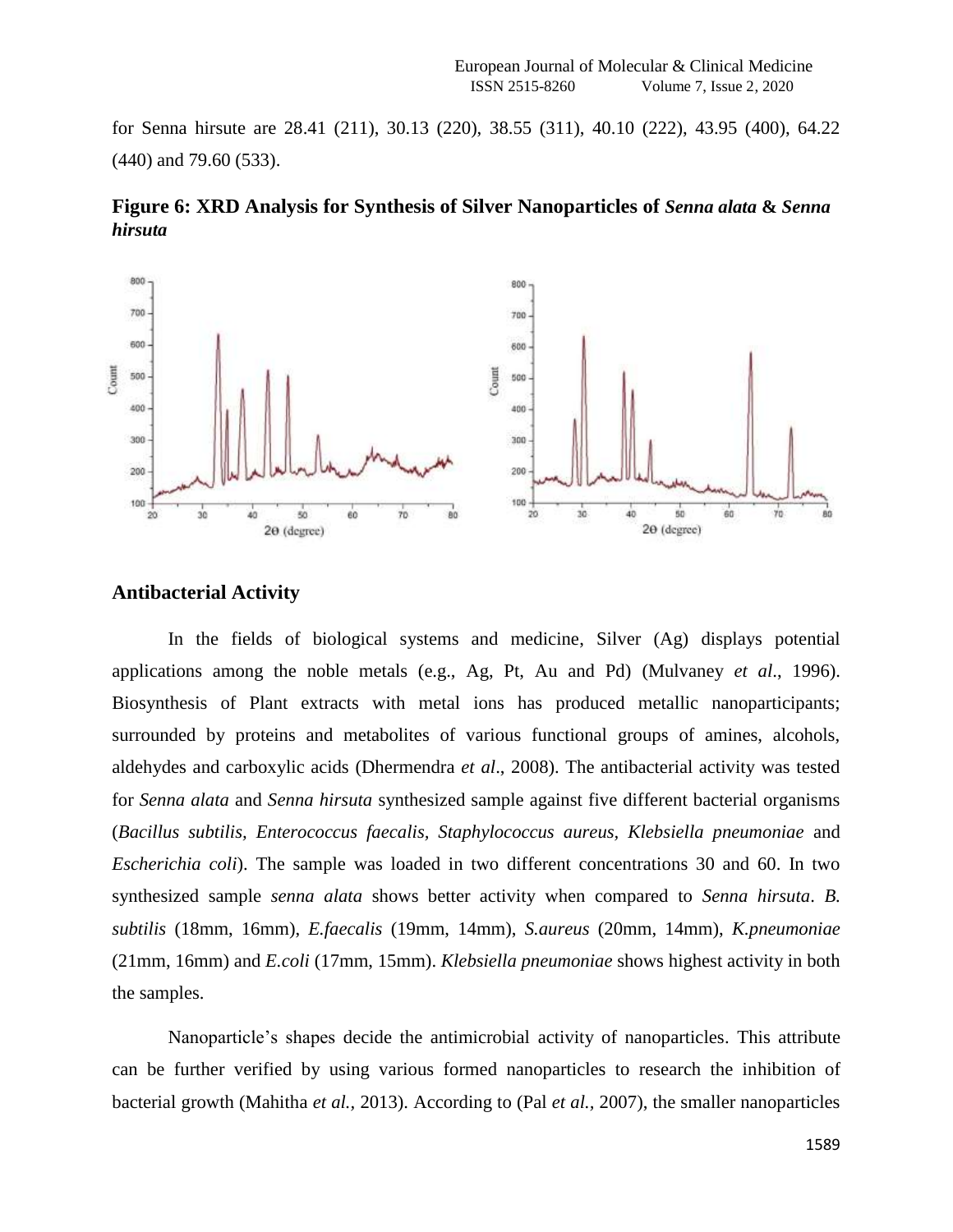displayed bacterial inhibition with concentration of silver ion 1 as large as  $10^{-3}$  M. This means that the SNs with different shapes influence bacterial cells differently.

| <b>Organisms</b>             | <b>Control</b> | <b>SSA30</b> | <b>SSA60</b> | <b>SSH30</b> | <b>SSH60</b> |
|------------------------------|----------------|--------------|--------------|--------------|--------------|
| <b>Bacillus subtilis</b>     | 23             | 14           | 18           | 11           | 16           |
| <b>Enterococcus</b> faecalis | 26             | 13           | 19           | 8            | 14           |
| Staphylococcus aureus        | 27             | 13           | 20           | 10           | 14           |
| Klebsiella pneumoniae        | 26             | 12           | 21           | 9            | 16           |
| Escherichia coli             | 24             | 12           | 17           | 10           | 15           |

**Table 1: Antibacterial Activity for Synthesized Methanolic extracts**

**Figure 7: Antibacterial Activity for Synthesized Methanolic extracts**

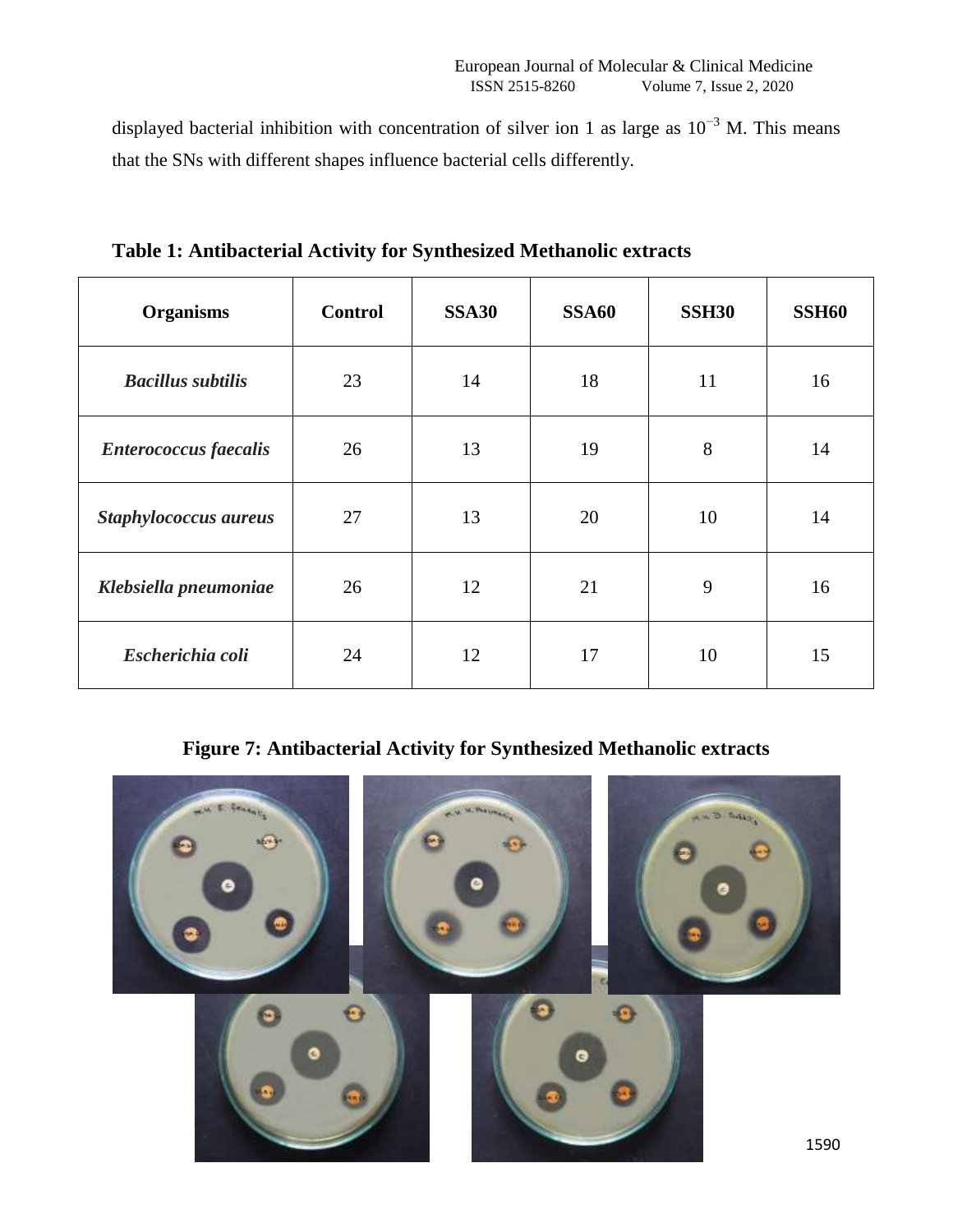# **Conclusion**

The present study uses the leaf extracts of *Senna alata* and *Senna hirsuta* to explore bioreductive synthesis of nano sized silver particles. The methanolic extracts of *Senna alata* tend to be naturally pleasant, hence this technique could be utilised for quick silver nanoparticles growth. The green approach testified in this study with the use of methanolic extracts from *Senna alata* was synthesized with silver nanoparticles. The *Senna alata* extract was able to reduce the Ag ions and also to regulate scale. Therefore, the UV-Visible, FTIR, SEM, TEM and XRDconforming SNs. In days to come, choice of such medicinal plants could create a new stage for biomedical applications to recognize the probable of natural medicines in nanoscience. AgNPs suspension antibacterial activity demonstrated an improved activity against *Klebsiella pneumoniae* and *Staphylococcus aureus*. Therefore, the method constructed has numerous benefits such as regulating the size of metal nanoparticles being environmentally approachable and at minimized cost.

## **References**

- Ahamed, M., Al Salhi, S. M. and Siddiqu, M. K. J., Silver nanoparticle applications and human health. Clim. Chim. Acta, 2010, 411, 1841–1848.
- Alt, V.; Bechert, T.; Steinrücke, P.;Wagener, M.; Seidel, P.; Dingeldein, E.; Domann, E.; Schnettler, R. An in vitro assessment of the antibacterial properties and cytotoxicity of nanoparticulate silver bone cement. Biomaterials 2004, 25, 4383–4391.
- Atiyeh, B.S.; Costagliola, M.; Hayek, S.N.; Dibo, S.A. Effect of silver on burn wound infection control and healing: Review of the literature. Burns 2007, 33, 139–148.
- Ayo, C. K. (2010). The State of e-Banking Implementation in Nigeria: A Post-Consolidation Review. Journal of Emerging Trends in Economics and Management Sciences (JETMS).1(1):37-45.
- Bauer, A.W., Kirby, M.M., Sherris, J.C., and Truck, M., 1966. Antibiotic susceptibility testing by a standardized single disk method. Am J Clin Pathol, 45(4), 493-496.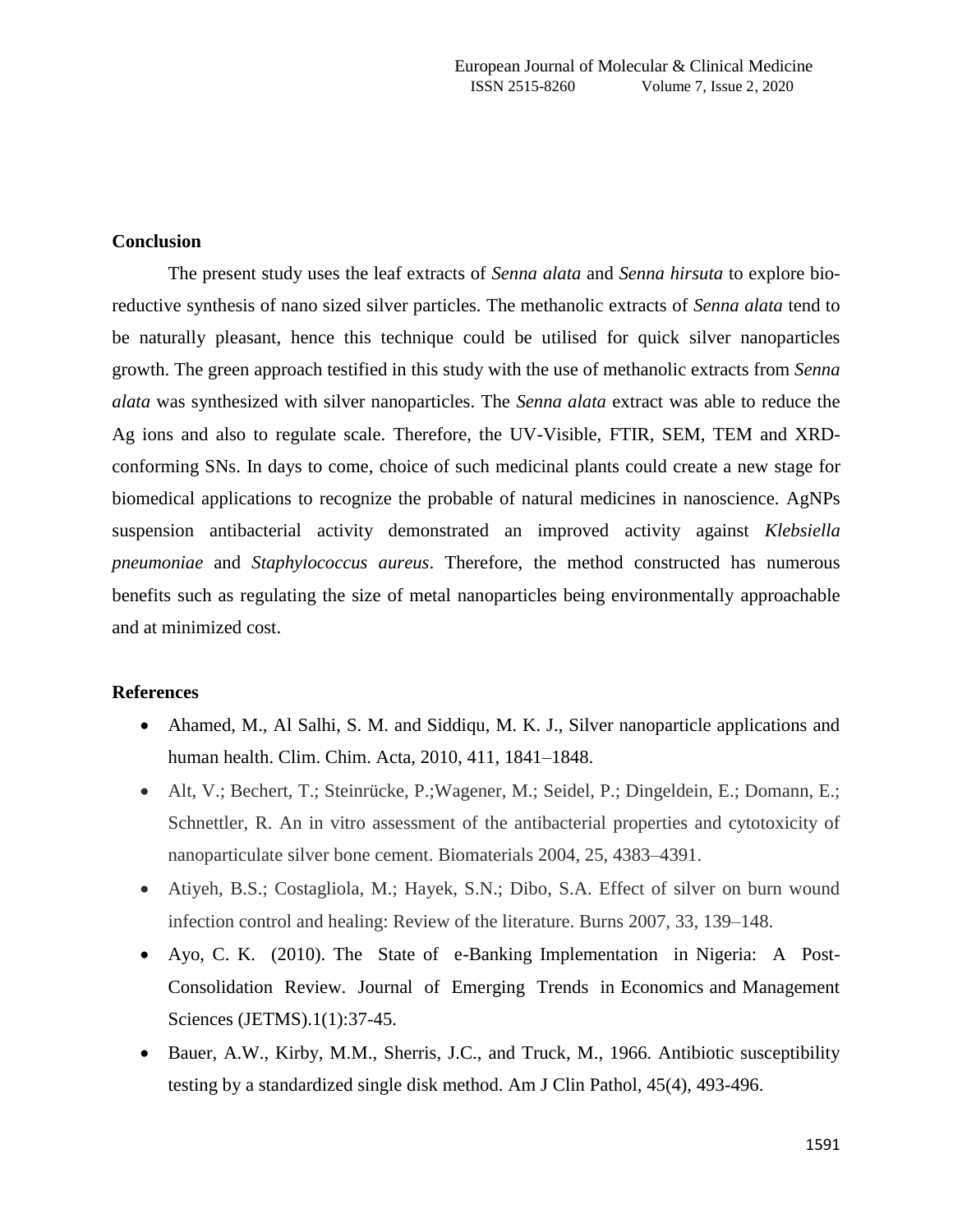- Burda, C.; Chen, X.; Narayanan, R.; El-Sayed, M.A. Chemistry and properties of nanocrystals of different shapes. Chem. Rev. 2005, 105, 1025–1102.
- Dada A.O., F.A. Adekola, O.S. Adeyemi, M.O. Bello, C.O. Adetunji, O.J. Awakan, G.A. Femi-AdepojuCharacterization and effect of operational factors imperative to the synthesis of silver nanoparticles Silver Nanoparticles - Fabrication, Characterization and Applications (2018).
- Dhermendra K, Behari TJ, Sen P, Application of Nanoparticles in Waste Water Treatment. World Appl. Sci.; 2008; 3: 417.
- Farnsworth, N. R., Bunyapraphatsara, N., 1992. Thai Medicinal Plant: Recommended from Primary Health Care System. Prachachon Company, Bangkok, Thailand
- Galiano, K.; Pleifer, C.; Engelhardt, K.; Brössner, G.; Lackner, P.; Huck, C.; Lass-Flörl, C.; Obwegeser, A. Silver segregation and bacterial growth of intraventricular catheters impregnated with silver nanoparticles in cerebrospinal fluid drainages. Neurol. Res. 2008, 30, 285–287.
- Grace, A.N.; Pandian, K. Antibacterial efficacy of aminoglycosidic antibiotics protected gold nanoparticles—A brief study. Colloids Surf. A Physicochem. Eng. Asp. 2007, 297, 63–70.
- Haase A., A. Mantion, P. Graf, J. Plendi, A. Thuenemann, W. Meier, A. Taubert, A. LuchA novel type of silver nanoparticles and their advantages in toxicity testing in cell culture systems Arch. Toxicol., 86 (2015), pp. 1089-1098
- Holm LG, Pancho JV, Herberger JP, Plucknett DL. 1979. A Geo- graphical Atlas of World Weeds. Knieger Publishing Company: Florida
- Iravani S, Korbekandi H, Mirmohammadi S.V and Zolfaghari B, 2014. Synthesis of silver nanoparticles: chemical, physical and biological methods. Research in Pharmaceutical Sciences, 9(6): 385-406.
- Irwin HS, Barneby RC. 1982. The American Cassiinae, A Synoptical revision of Leguminosae tribe Cassieae subtribc Cassiinae in the New World. Memoirs of the New York Botanical Garden, 35:435.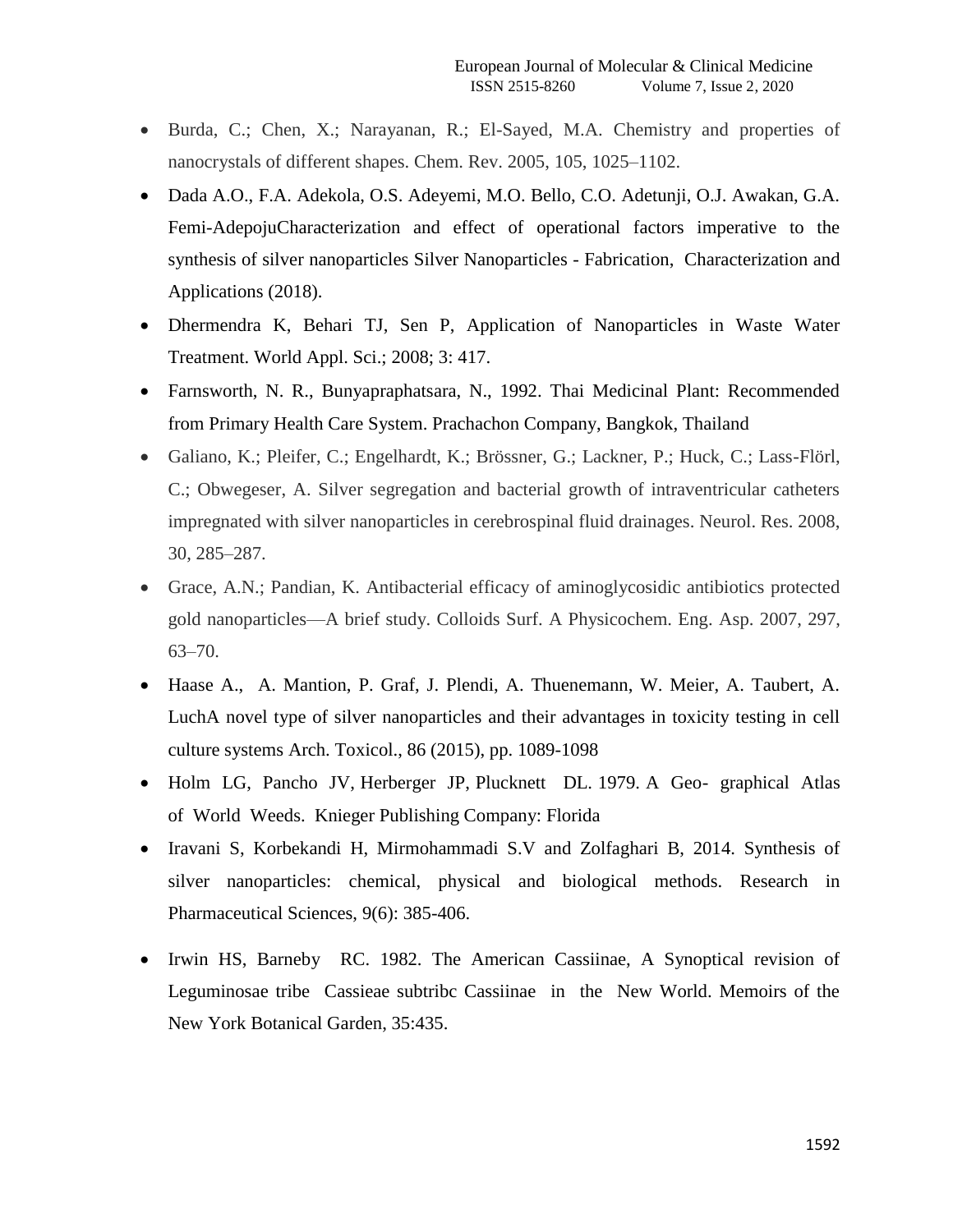- Jain, D., Kumar, Daima, S., Kachhwaha, S. and Kothari, S.L. (2009). Synthesis of plant mediated silver nanoparticles using Papaya Fruit Extract and Evaluation of their Antimicrobial Activities. Dig J Nanomater Bios, 4: 557-56.
- Khan, A.; Rashid, R.; Murtaza, G.; Zahra, A. Gold nanoparticles: Synthesis and applications in drug delivery. Trop. J. Pharm. Res. 2014, 13, 1169–1177.
- Lee, J.-S. Recent progress in gold nanoparticle-based non-volatile memory devices. Gold Bull. 2010, 43, 189–199.
- Li, Y.; Leung, P.; Yao, L.; Song, Q.; Newton, E. Antimicrobial effect of surgical masks coated with nanoparticles. J. Hosp. Infect. 2006, 62, 58–63.
- Mackowski, S. Hybrid nanostructures for efficient light harvesting. J. Phys. Condens. Matter 2010, 22, 193102.
- Mahitha B, Raju BDP, Durgamaha CHN, Lakshmi, Sushma NJ, Evaluation of antimicrobial Efficiency of Phyto Fabicated Gold Nanoparticles Using Bacopa Monniera Plant Extract. Indian J. Adv. Chem. Sci. 2013; 1: 94.
- Man WL, Kwong HK, Lam WW, Xiang J, Wong TW, Lam WH, Lau TC, General synthesis of (salen) ruthenium (III) complexes via N-N coupling of (salen) ruthenium (VI) nitrides. Inorg. Chem. 2007; 47: 5936.
- Mulvaney P, Surface Plasmon Spectroscopy of Nanosized Metal Particles. Langmuir.; 1996; 12:788.
- Pal, S., Tak, Y.K. and Song, J.M. (2007). Does the antibacterial activity of silver nanoparticles depend on the shape of the nanoparticle? A study of the Gram-negative bacterium *Escherichia coli*. Appl Environ Microbiol, 73:1712–20.
- Rai, M., Yadav, A. and Gade, A., Silver nanoparticles as a new generation of antimicrobials. Biotechnol. Adv., 2009, 27, 76–83.
- Sadeghi B, Gholamhoseinpoor F, (2015). A study on the stability and green synthesis of silver nanoparticles using Ziziphoratenuior (Zt) extract at room temperature. Spectrochimica Acta Part A. Molecular and Biomolecular Spectroscopy. 134: 310-315.
- Smetana JG, Metzger A, Gettman DC, Campione-Barr N. 2005. Disclosure and secrecy in adolescent-parent relationships. Child Dev. In press.